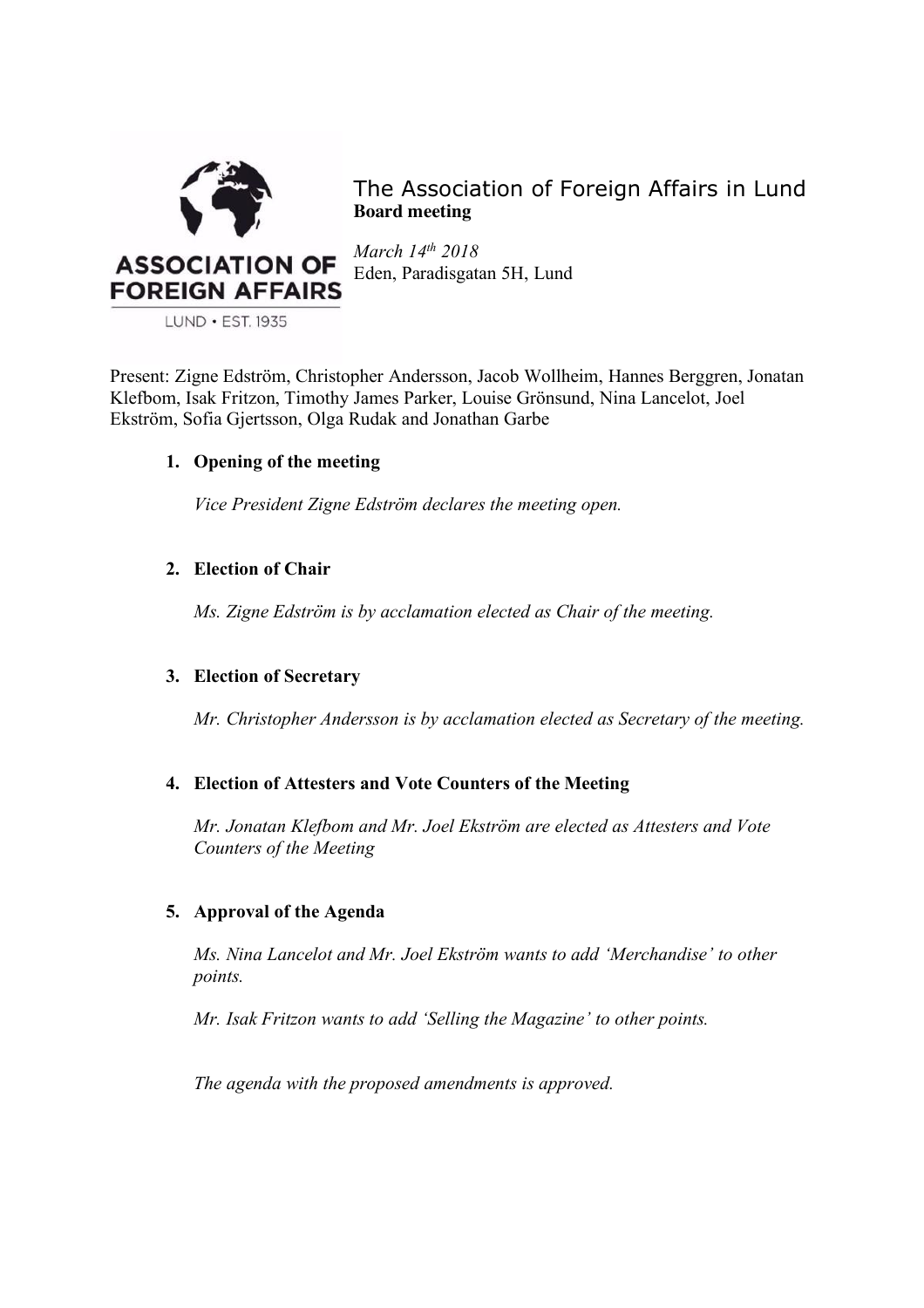#### **6. Presidium reporting**

### Presidents

*Ms. Zigne Edström informs the board that the Presidents have visited the different committees and will have a workshop working on renewing the policies of UPF.* 

#### **Secretary**

*No news to report.* 

# Treasurer

*Not present.* 

## Head of IT

*Mr. Wollheim reports that he has finished the bigger projects.* 

#### UFS representative

*Mr. Berggren informs that the UFS board have been discussing the events which they host. In conclusion, the events are very expensive. He also informs that the UFS board have been discussing articles that are being published by UFS, and that a new economic policy that will be implemented that will result in more money to UPF Lund.* 

*Work with Nordic Convention is also going very well.* 

## **7. Committee reporting**

#### Activity Committee

*The Activity Committee is working with the ball, the event is now published on Facebook. They are looking for toast masters for the ball. The Committee will also be having their Study visit to Berlin soon and a Hike at Söderåsen.*

# Career Committee

*None present.* 

#### Lecture Committee

*The Lecture Committee informs that they have elected a deputy head of the committee, Rebecca Edvardsson, who will fill in the spot of Andrew's, as he is in Uganda doing the field work for his thesis. They also inform more about the upcoming events.* 

#### Magazine Committee

*The Magazine Committee informs that next week will be layout week.*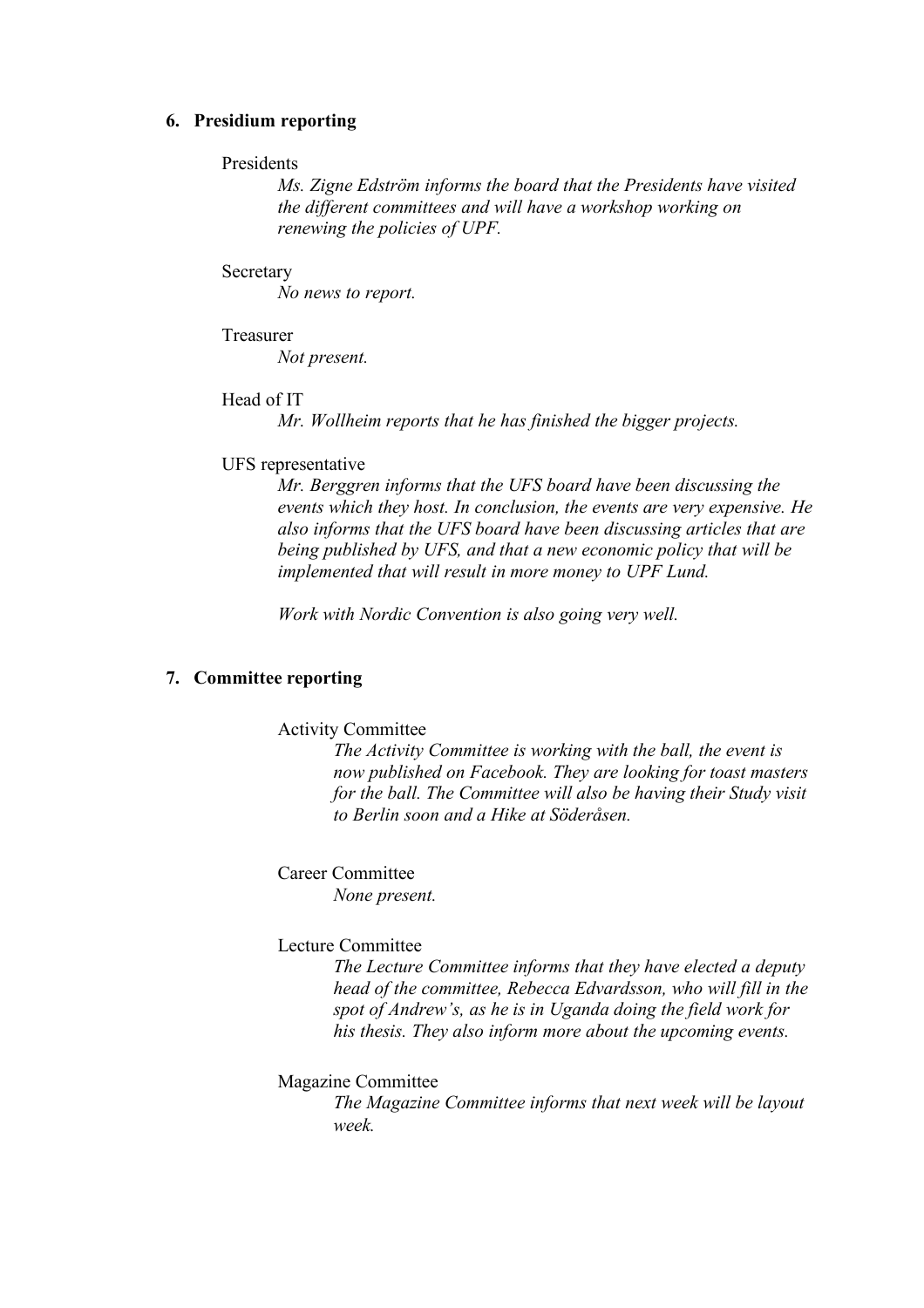PR Committee

*The PR Committee has the RWI Film Festival coming up. Mr. Stein from RWI has asked UPF to promote one of the films, and will give UPF 10 tickets.* 

Radio Committee

*The Radio Committee has published its new website. It looks very nice. Other than that they are working on the Voices of UPF.*

Travel Committee *Not present.* 

#### Webzine Committee

*The Webzine Committee has three new sub-editors who will ease lot of the work load of the heads. They will also be having a theme week: 30 years since the end of the Cold War.* 

Mr. Hannes Berggren leaves the meeting at 6.04 PM and is back at 6.08 PM. Ms. Sofia Gjertsson enters the meeting at 6.07 PM.

## **8. Sexual Harassment Policy**

*Mr. Joel Ekström and Ms. Linda Kiwi presents the Sexual harassment policy and inform and explain their role as contact persons for sexual harassments.* 

The meeting is adjourned at 6:30 PM.

The meeting is resumed at 6:48 PM, with Olga Rudak joining the meeting

#### **9. Motion about a different way to give lectures**

*Please see attached motion.* 

*Mr. Garbe explains the motion for the board.*

*Mr. Berggren raises the issue that this is necessarily not a board decision.* 

*The board discusses the motion.*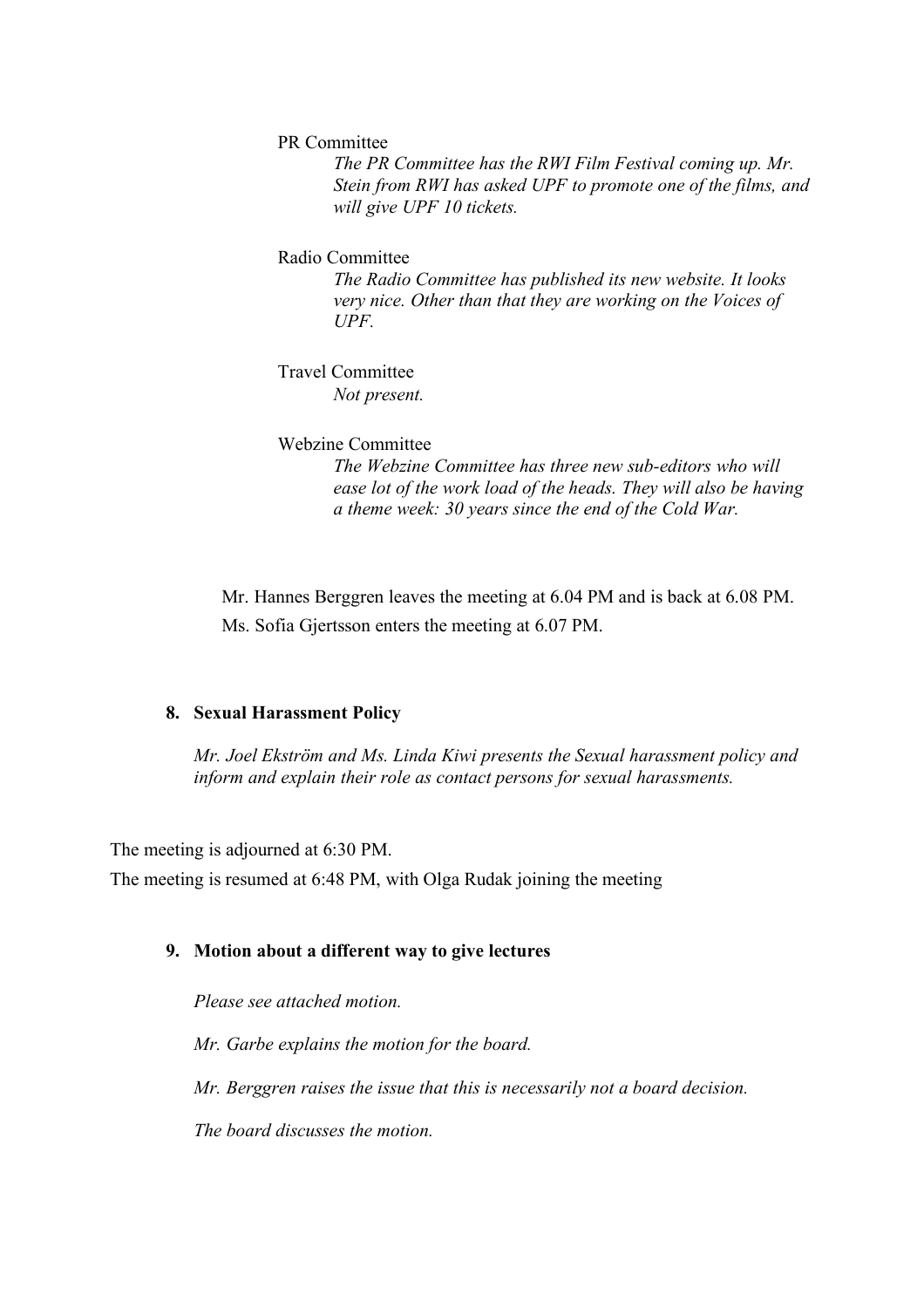*The Presidium discusses whether to leave the motion or to make a decision. The decision is taken to vote on the motion.* 

*The board votes on two issues of the motion:*

*First issue: Social media* 8 Noes 4 Ayes 1 Abstaining

Result: *The noes have it*

*Second issue: To have the suggested kind of lectures* 11 Noes 0 Ayes 2 Abstaining

Result: *The noes have it.*

*The motion is voted down.* 

## **10. Election of an Election committee member**

*Ms. Peg Magnusson reads out the nomination for Mr. Karl Andersson.* 

*The board discusses the candidate.* 

*Mr. Karl Andersson is elected as a Member of the Election Committee.* 

## **11. Trustee policy**

*Mr. Garbe have noticed that many committees have a 'trustee' position, for example, the Webzine has sub-editors, the PR has a social media coordinator etc.* 

*There is a discussion on whether how to formalize these positions and on how to elect them etc.*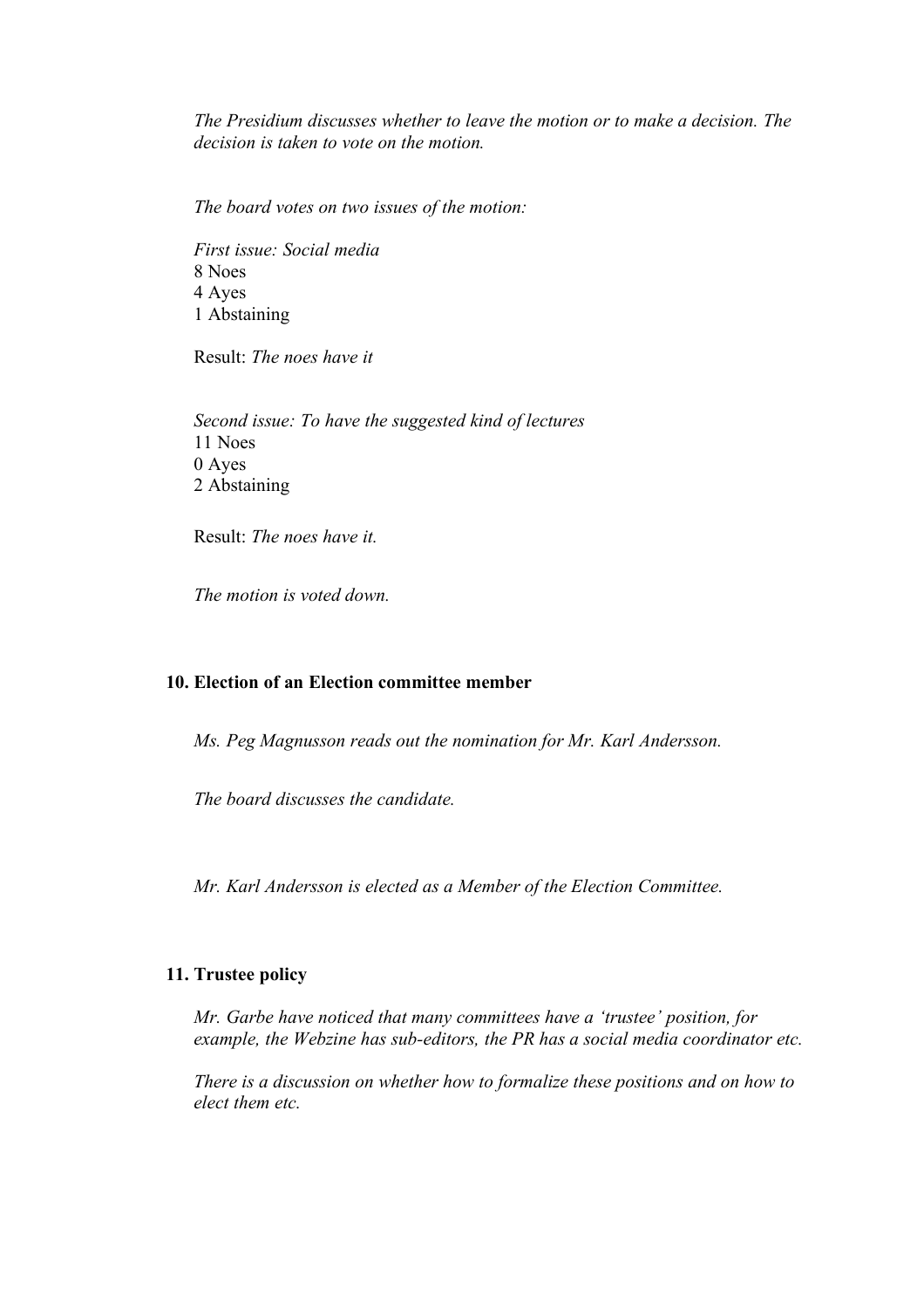#### **12. Spex project group**

*Mr. Garbe introduces his idea on a 'UPF Spex'.* 

*The board discusses the idea. Many arguments against raises the risks, the difficulties with funding and the lack of know-how.* 

*There are suggestions to start small by have short spexes to UPF sittnings, that would eliminate the risks of setting up a big spex.* 

*The board decides to give a mandate to Jonathan Garbe to examine the question of eventually starting a spex within the UPF.* 

#### **13. Other points**

#### Email for committee members

*Mr. Klefbom starts a discussion whether the committee as a whole should have a mail addresses. No one dissents.* 

#### Board hangout

*Ms. Edström asks if anyone wants to join her planning a board hangout.* 

Visions and goals *Ms. Edström reads a citiation from the Visions and Goals document.* 

#### Merchandise

*Joel shows a sweater with the size M.* 

*Ms. Lancelot wants the board to have individual sweaters with either the committee name or position printed on it.* 

#### Selling the Magazine

*Mr. Fritzon wants to have the possibility to sell the magazine to other organisations.* 

*Everybody seems to be positive to the suggestion.*

Mr. Olsson joins the meeting at 20.54 Mr. Berggren leaves the meeting at 21.01.